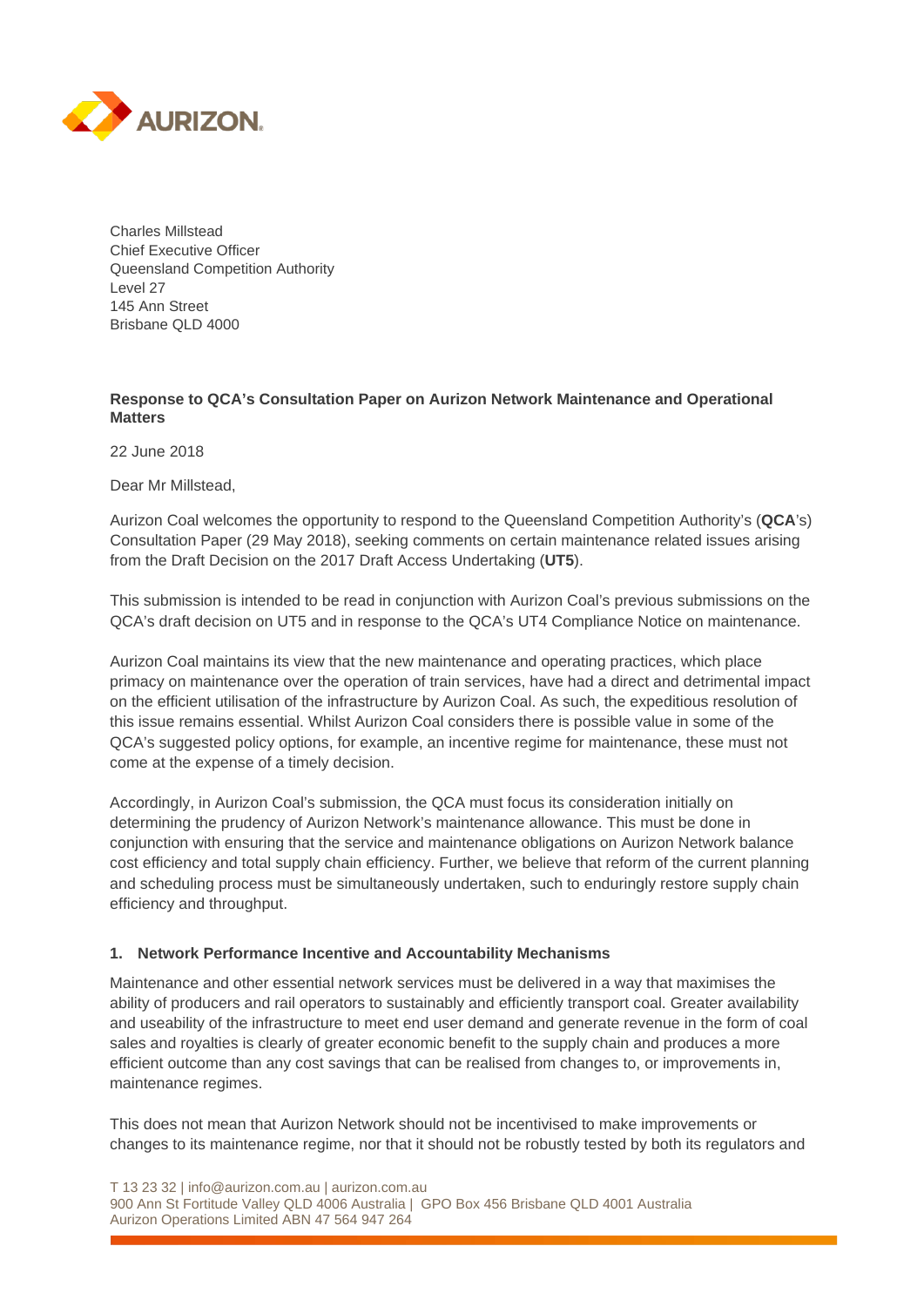its customers to reduce its costs. Rather, simply, that primacy must always be given to designing a maintenance regime that produces the overall greatest economic benefit – which in Aurizon's submission, will generally always entail a regime which maximises the productive efficiency of the overall supply-chain.

### *(a) Train services prioritised over maintenance activity*

In Aurizon Coal's view, the recent impact of network maintenance on the efficient operation of the system, clearly highlights the value which be unlocked by a reorganisation of the scheduling and planning process.

At present, Aurizon Network has first rights to pathing for network maintenance, regardless of the scope, urgency or nature of the maintenance activity. Aurizon Network prepares its maintenance plan before customers place orders with their operator(s), and before those operators then develop a train schedule to meet (as best as they are able) the orders they receive. The supply chain, in effect, is structured each week around the below rail maintenance work program and weekly variation in demand fulfilment is, in part, a function of the level and type of network maintenance activity being undertaken.

The changes made by Aurizon Network in response to the UT5 Draft Decision, together with an apparent trend towards work being undertaken in higher frequency single-line or 12-hour blocks, have highlighted the obvious drawbacks inherent in setting all network maintenance before trains are scheduled. Producers see this in the level of variation in scheduling outcomes, week-to-week, and a clear difficulty in forecasting supply-chain capability. These issues are very apparent in more constrained parts of the network, such as highly-utilised single-line branches.

The issue with planning maintenance before trains has always existed, but had previously been masked by Aurizon Network's preparedness to reprogram its track possessions to promote throughput, a relatively low demand environment, and an assets program that was weighted to major system closures. That appears to be no longer the case.

As set out in Aurizon Coal's previous submission, the losses which arise from planning around below rail maintenance represent an opportunity cost. These costs are often not readily observable, because not every train path consumed by a maintenance event can be scheduled into (i.e. some paths are usable, and others are not). It often occurs that apparently major maintenance has little impact on throughput, but that minor works have a serious impact, if the latter disproportionately affects usable paths over the former.

Aurizon Coal believes that the opportunity cost of this lost throughput would be dramatically reduced, where the scheduling of maintenance and train services during the weekly Intermediate Train Plan (**ITP**) process prioritises train services ahead of those network maintenance activities that can be flexibly planned and / or are less time sensitive. In effect, operators would be given the maximum opportunity to prepare a schedule which maximally utilised available rollingstock, before maintenance was planned.

This reorganisation of the scheduling and planning process can be facilitated within and is consistent with the existing Network Management Principles. Additionally, it incentivises the continued use by Aurizon Network of operational constraints and Temporary Approved Non-Compliance authorisations (where appropriate) to allow continued throughput in times of high demand.

Aurizon Coal recognises that such an approach would require more detailed consideration of its practical application and the potential increase in maintenance costs arising due to the need to have maintenance staff and equipment available, but potentially not used, due to the nature of opportunistic maintenance work. These costs would then need to be weighed against the benefit received by the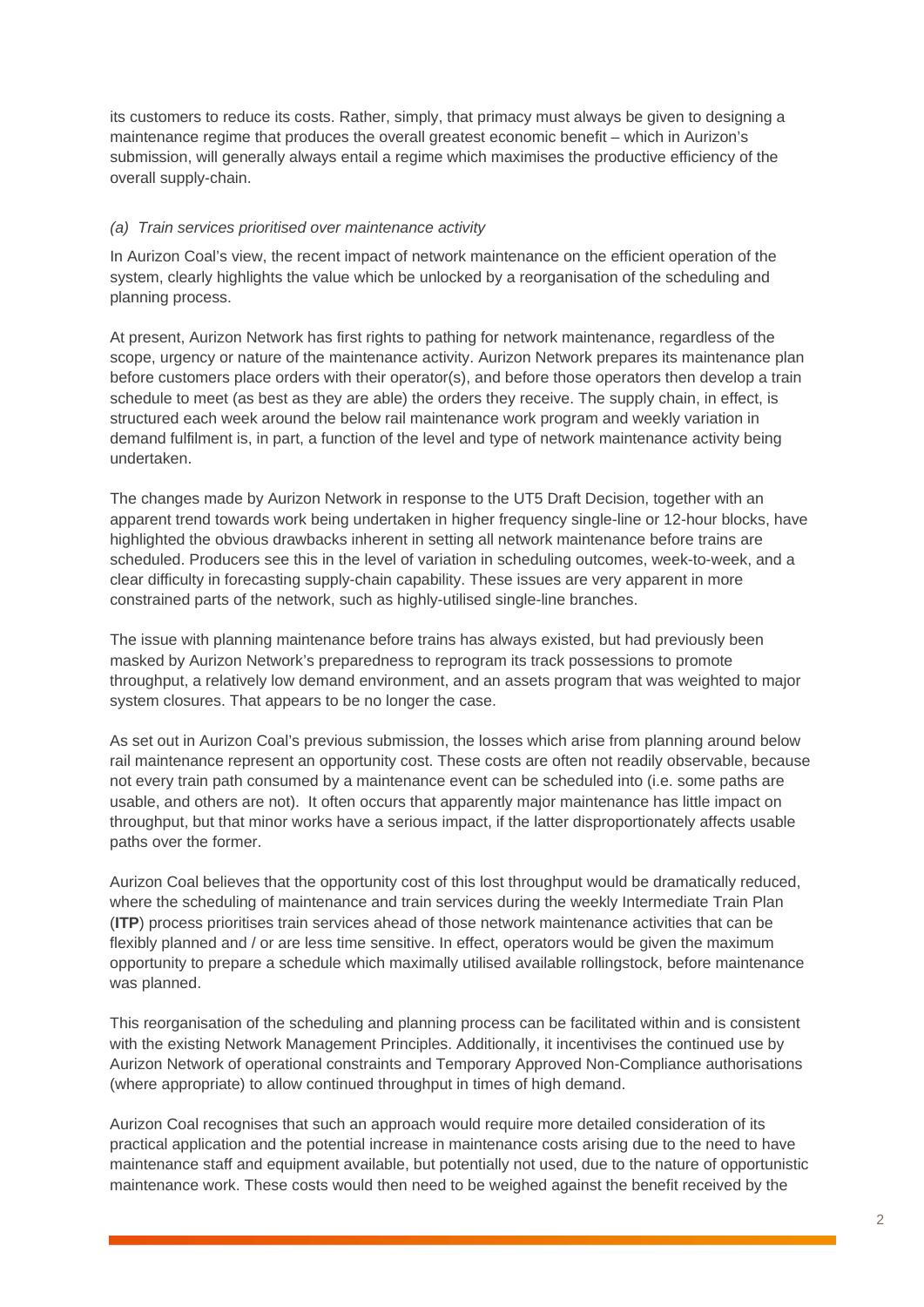supply chain in increased network availability and ability to meet demand for revenue services. Judged on the relative costliness of mechanised maintenance, it may be that only mechanised maintenance activities are planned in the Monthly Train Plan (**MTP**) process with all other maintenance occurring opportunistically and with the aim that demand for revenue services is met.

## *(b) Financial incentive mechanisms*

In principle, there is value in a mechanism that incentivises Aurizon Network to deliver its maintenance program at an efficient cost, and in a manner that ensures an optimal throughput outcome for the supply chain. A market-mechanism is preferable always to an administrative one. Clearly, however, the design of any such mechanism is critical – a poorly designed market-based mechanism may very well incentivise suboptimal behaviour, or simply increase access charges without an associated improvement in network performance.

More broadly, an incentive mechanism must be carefully designed to complement the broader suite of regulatory controls which apply to Aurizon Network. We do not believe there is any point in an incentive mechanism if that mechanism is not coupled with a reorganisation and reprioritisation of activity in the planning phase, as outlined above.

Aurizon Coal would welcome the opportunity to engage with Aurizon Network and other supply chain users on an incentive mechanism which considers the appropriate metrics and strikes the right balance between the trade-offs for the entire supply chain.

## *(c) Measures of Network Availability and Network Performance*

The QCA noted several metrics on which it would be appropriate to base an incentive mechanism. These suggested metrics are, by and large, known and understood by the supply chain but are not necessarily precise and are not, in Aurizon Coal's view, clearly applicable for use in an incentive mechanism.

As an example, train path availability or system availability as it is commonly referred to, is measured by Aurizon Network as the proportion of system (loaded export) paths available in any system. Aurizon Coal does not consider this a useful measure as it does not accurately reflect the impact the specific location of maintenance (i.e. proximity to port) has to one or a group of users; the balance of loaded and empty pathing, or the impact of the 'spacing' of maintenance on train scheduling, or any impact arising from branch-line maintenance.<sup>[1](#page-2-0)</sup> It is entirely possible and indeed common, for system availability to be within a 'normal' range, whilst simultaneously observing maintenance being conducted by Aurizon Network that has a negative throughput impact.

If system availability is a measure used in any incentive mechanism, Aurizon Coal would seek it to be measured at a more granular origin to destination or mine cluster level, as opposed to total system level. This will ensure regard is had to the 'useability' of available pathing and incentivise the planning of maintenance works in a way that optimises the use of the infrastructure, and is aligned with demand.

The above represents Aurizon Coal's preliminary comments on the suggested measures and elements of any incentive mechanism. We reserve the right to provide further more detailed comments as part of a broader engagement with Aurizon Network and other supply chain users.

-

<span id="page-2-0"></span><sup>1</sup> This was outlined in Aurizon Coal's submission in response to the QCA's UT4 Compliance Notice.